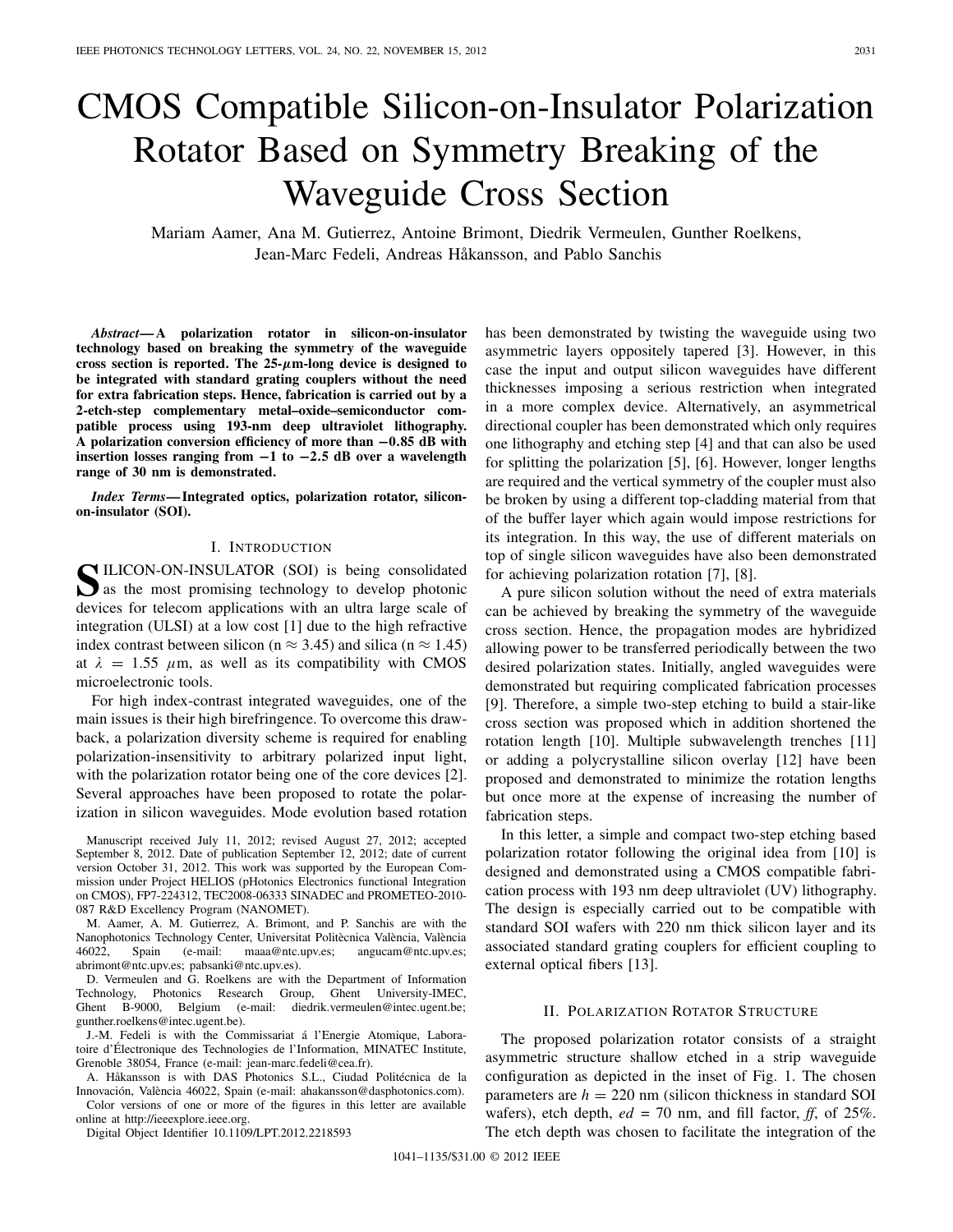

Fig. 1. Simulated excitation of hybrid modes as a function of the waveguide width of the proposed polarization rotator shown in the inset, at the symmetricasymmetric interface.

polarization rotator in devices that use conventional gratings to couple light from an external optical fiber [13]. A symmetricasymmetric waveguide interface allows the excitation of two hybrid modes  $H_1$  and  $H_2$  with their principal axis tilted by 45 degrees. In order to achieve total polarization conversion, these hybrid modes must be excited equally. This condition is satisfied for a waveguide width of around 220 nm, as shown in Fig. 1.

The polarization rotator was then simulated and analyzed with a fully vectorial and bi-directional optical propagation tool based on eigenmode expansion [14]. Fig. 2 shows the polarization conversion efficiency (PCE) as a function of the rotator length, where it can be concluded that for the optimal theoretical length value ( $\sim$ 23  $\mu$ m), the PCE is almost perfect.

### III. FABRICATION PROCESS

The complete CMOS fabrication process was carried out by using 193 nm deep UV lithography. It starts with 100 nm high temperature oxide (HTO) on top of a SOITEC wafer consisting of a 220 nm thick silicon epilayer on top of a 2  $\mu$ m thick BOX. The gratings and the waveguide arms are first patterned, followed by reactive ion etching (RIE) silica with  $C_4F_8$ , which defines a hardmask. The silicon is then partially etched with HBr and controlled by ellipsometry in order to define precisely the grating teeth and the polarization rotator etch depth. In the second lithography step, the gratings and the polarization rotator are protected by the resist and the remaining hardmask serves for the waveguides in a self-alignment process. Then a full silicon etch down to the buffer silica layer completes the waveguide fabrication. Finally, a top silica cladding was deposited achieving around 1  $\mu$ m thickness.

Fig. 3 shows a schematic of the whole polarization diversity structure used to characterize the polarization rotator, with scanning electron microscope (SEM) images of the different parts of the circuit. As it can be seen, the first element is a TE focusing grating coupler with a period of 630 nm and a coupling efficiency of around  $-5$  dB. Fig. 3(b) shows a



Fig. 2. PCE as a function of the polarization rotator length for the optimum waveguide width of 220 nm.



Fig. 3. (a) Schematic of the whole polarization diversity structure used to characterize the polarization rotator. SEM images of (b) TE input focusing grating coupler, (c) polarization rotator, (d) polarization splitter, and (e) TM output grating coupler.

SEM image of the TE focusing grating. The next structure the TE polarized light propagates along is the polarization rotator, with the parameters previously designed. A top SEM image of the fabricated rotator is depicted in Fig. 3(c). At this point, the TE and TM modes are separated by a 13  $\mu$ m-length directional coupler, shown in Fig. 3(d), with a gap of 300 nm, acting as a polarization splitter with a measured extinction ratio above 25 dB. Once the two polarizations are separated, the TE and TM modes travel along the splitter output arms, to be recollected by the output fiber, through the TE and TM output grating couplers, respectively. The TM output grating, with a period of 1  $\mu$ m, is depicted in Fig. 3(e), and has a coupling efficiency of around −6 dB.

## IV. EXPERIMENTAL RESULTS

Polarization rotators with different lengths were fabricated and characterized. Measurements were performed with a single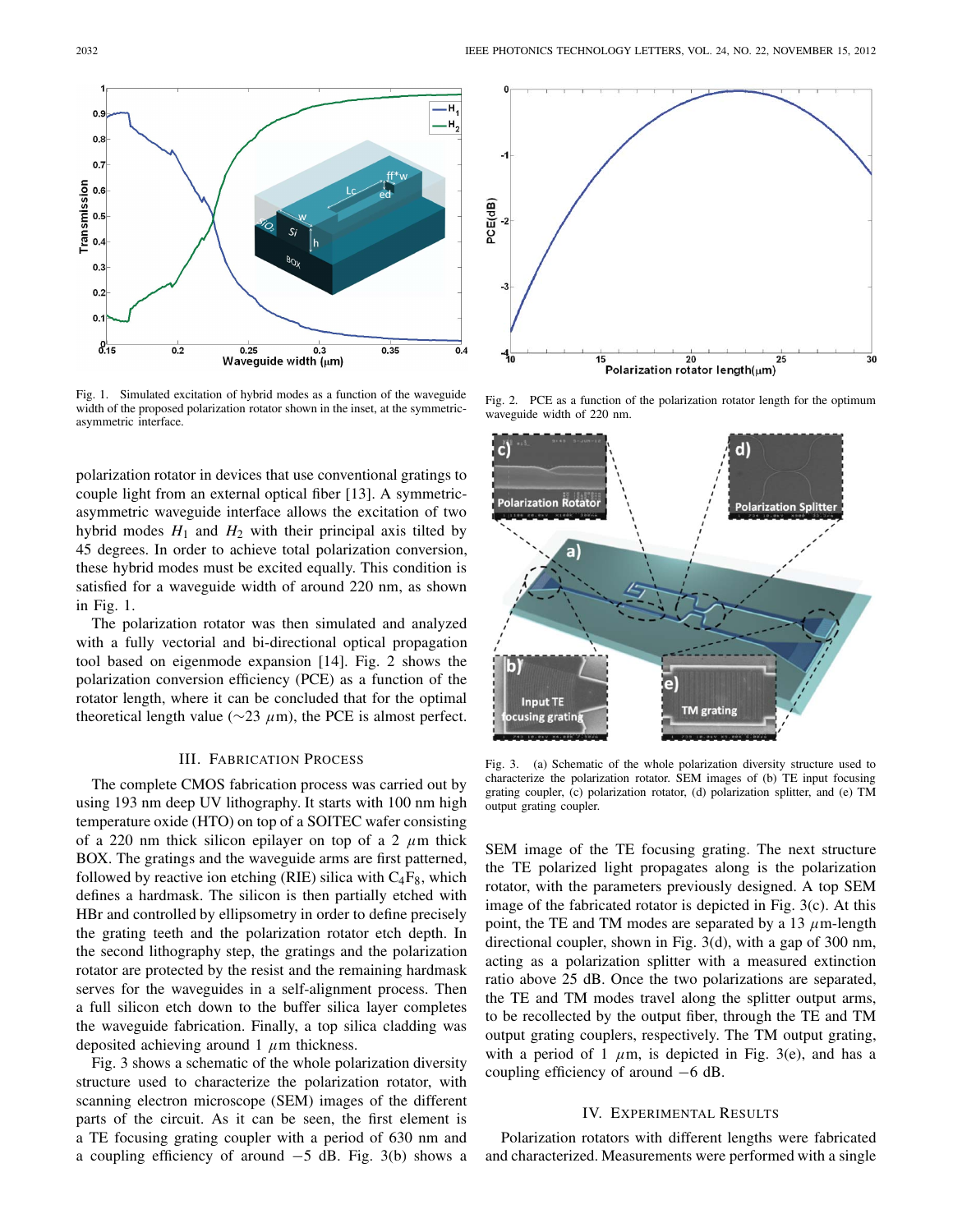

Fig. 4. Normalized measured spectra as a function of wavelength of polarization rotators with three different lengths.

mode fiber tilted under an angle of 13 degrees relative to the surface normal of the grating. The input polarization state was firstly set by adjusting an external polarization controller and monitoring the output power measured in a reference straight waveguide. The TE-TM coupling efficiency, which is the key characteristic of the proposed device, has to be maximized for optimum performance. However, because of reciprocity, the polarization rotation from TE to TM will have the same efficiency as the rotation from TM to TE. Therefore, the polarization conversion efficiency, which is a measure of the extinction ratio at the output port, has been defined as

$$
PCE(dB) = 10 \log_{10} \left( \frac{T_{TE-TM}}{T_{TE-TE} + T_{TE-TM}} \right) \tag{1}
$$

where  $T_{TE-TM}$  is the power coupled to TM polarization when the input polarization is TE while  $T_{TE-TE}$  is the power of the undesired non-rotated TE polarization for the same case. The efficiency of the rotator was thus measured by comparing the TE and TM polarization after coupling a TE polarization to the circuit, without any residual TM polarization due to the filtering effect produced by the input grating coupler, then passing through the rotator and finally using the polarization splitter to separate the rotated TM mode from the undesired non-rotated TE one.

Fig. 4 shows the normalized measured spectra of the polarization diversity structure shown in Fig. 3 at the two outputs, namely  $T_{TE-TM}$  and  $T_{TE-TE}$ , for three different lengths of the polarization rotator. The normalization was carried out taking into account the input and output gratings as well as the polarization splitter. As it can be seen, the insertion loss is ranging from  $-1$  dB to  $-2.5$  dB for the different characterized devices. Fig. 5 shows the PCE as a function of the wavelength, again for the three different rotator lengths. As the rotator length moves away from the optimal one, the TE-TE coupling efficiency increases, as plotted in Fig. 4 (dashed lines), whereas the change in the TE-TM coupling (solid lines) is much lower, according with the theoretical behavior. The measured PCE is above −0.85 dB over a wavelength range of 30 nm, and it is achieved for the



Fig. 5. PCE as a function of wavelength for the different lengths of the polarization rotators.

polarization rotator which length is 25  $\mu$ m. When results shown in Fig. 2 and Fig. 5 are compared, it can be seen that there is a very good agreement between the simulated and measured variation of the PCE with the rotator length. Small discrepancies are mainly originated due to deviations between the target and fabricated parameters of the rotator. However, it should be pointed out that the rotator parameters may change in the range of a few tens of nanometers without decreasing the PCE in more than 0.5 dB [10], [12]. Therefore, it can be stated that the robustness of the proposed polarization rotator device meets CMOS fabrication tolerances based on 193 nm deep UV lithography.

#### V. CONCLUSION

In conclusion, a fully CMOS compatible compact and broadband polarization rotator in SOI technology has been designed, fabricated and experimentally characterized. The  $25 \mu$ m-long-device features a polarization conversion efficiency above −0.85 dB over a wavelength range of 30 nm with insertion loss ranging from  $-1$  dB to  $-2.5$  dB.

#### **REFERENCES**

- [1] B. Jalali and S. Fathpour, "Silicon photonics," *J. Lightw. Technol.*, vol. 24, no. 12, pp. 4600–4615, Dec. 2006.
- [2] T. Barwicz, *et al.*, "Polarization-transparent microphotonic devices in the strong confinement limit," *Nature Photon.*, vol. 1, pp. 57–60, Dec. 2006.
- [3] J. Zhang, M. Yu, G. Lo, and D. Kwong, "Silicon-waveguide-based mode evolution polarization rotator," *IEEE J. Sel. Topics Quantum Electron.*, vol. 16, no. 1, pp. 53–60, Jan./Feb. 2010.
- [4] L. Liu, Y. Ding, K. Yvind, and J. M. Hvam, "Efficient and compact TE–TM polarization converter built on silicon-on-insulator platform with a simple fabrication process," *Opt. Lett.*, vol. 36, no. 7, pp. 1059–1061, 2011.
- [5] D. Dai and J. E. Bowers, "Novel concept for ultracompact polarization splitter-rotator based on silicon nanowires," *Opt. Express*, vol. 19, no. 11, pp. 10940–10949, 2011.
- [6] L. Liu, Y. Ding, K. Yvind, and J. M. Hvam, "Silicon-on-insulator polarization splitting and rotating device for polarization diversity circuits," *Opt. Express*, vol. 19, no. 13, pp. 12646–12651, 2011.
- [7] H. Fukuda, K. Yamada, T. Tsuchizawa, T. Watanabe, H. Shinojima, and S. Itabashi, "Polarization rotator based on silicon wire waveguides," *Opt. Express*, vol. 16, no. 4, pp. 2628–2635, 2008.